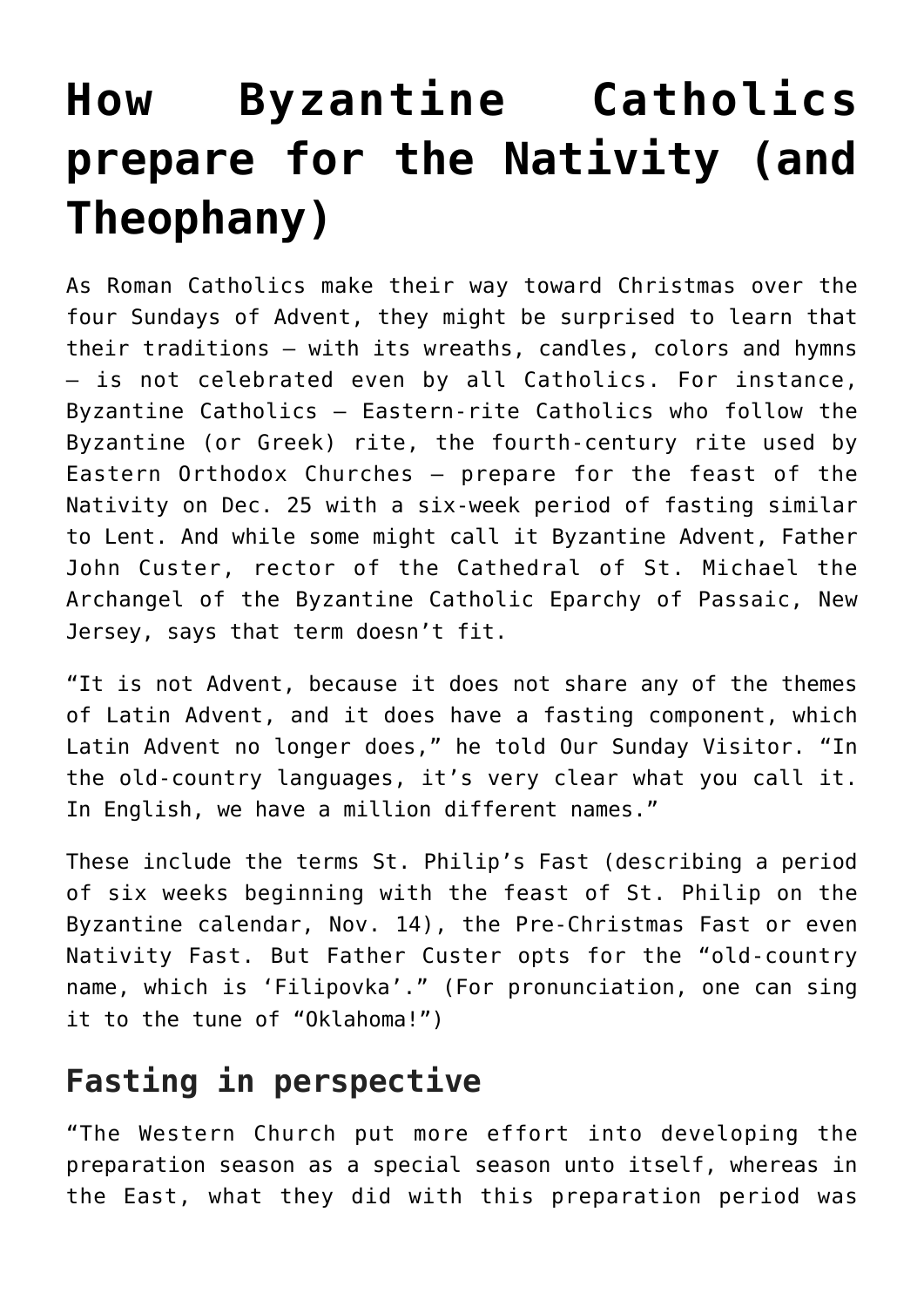basically mirror Lent," Father David Meinzen, a priest of the Ukrainian Catholic Eparchy of Chicago based at the University of St. Francis in Fort Wayne, Indiana, told OSV.

Speaking for the Byzantine Ruthenian Church in the USA, Father Custer noted that there are four fasts on the Byzantine calendar, but only the Great Fast (Lent) is mandated by law.

"People undertake the fast voluntarily. Everyone tries to do a little more," Father Custer said. So for example, "You add Mondays and Wednesdays to your observance of Friday. You fast from meat but not necessarily from dairy."

Every fasting season has its own unique character and intensity, he added, and part of what makes Filipovka less arduous than the Great Fast is that the liturgical calendar is punctuated with feasts, which relax the fast: Nov. 21 (the entry of Mary into the temple), Nov. 30 (St. Andrew), Dec. 6 (St. Nicholas), Dec. 9 (Mary's conception). The last two weeks of the liturgical calendar prior to Nativity/Christmas focus on Jesus' ancestry.

"The prophecies of Isaiah are particularly associated with the Nativity season," Father Custer noted. "We sing the Emmanuel prophecies at Night Prayer with the refrain: 'God is with us, understand all you nations: be humbled, for God is with us' (Is 8:9). Especially in the Old Testament, the ideas of humbling oneself and fasting go together."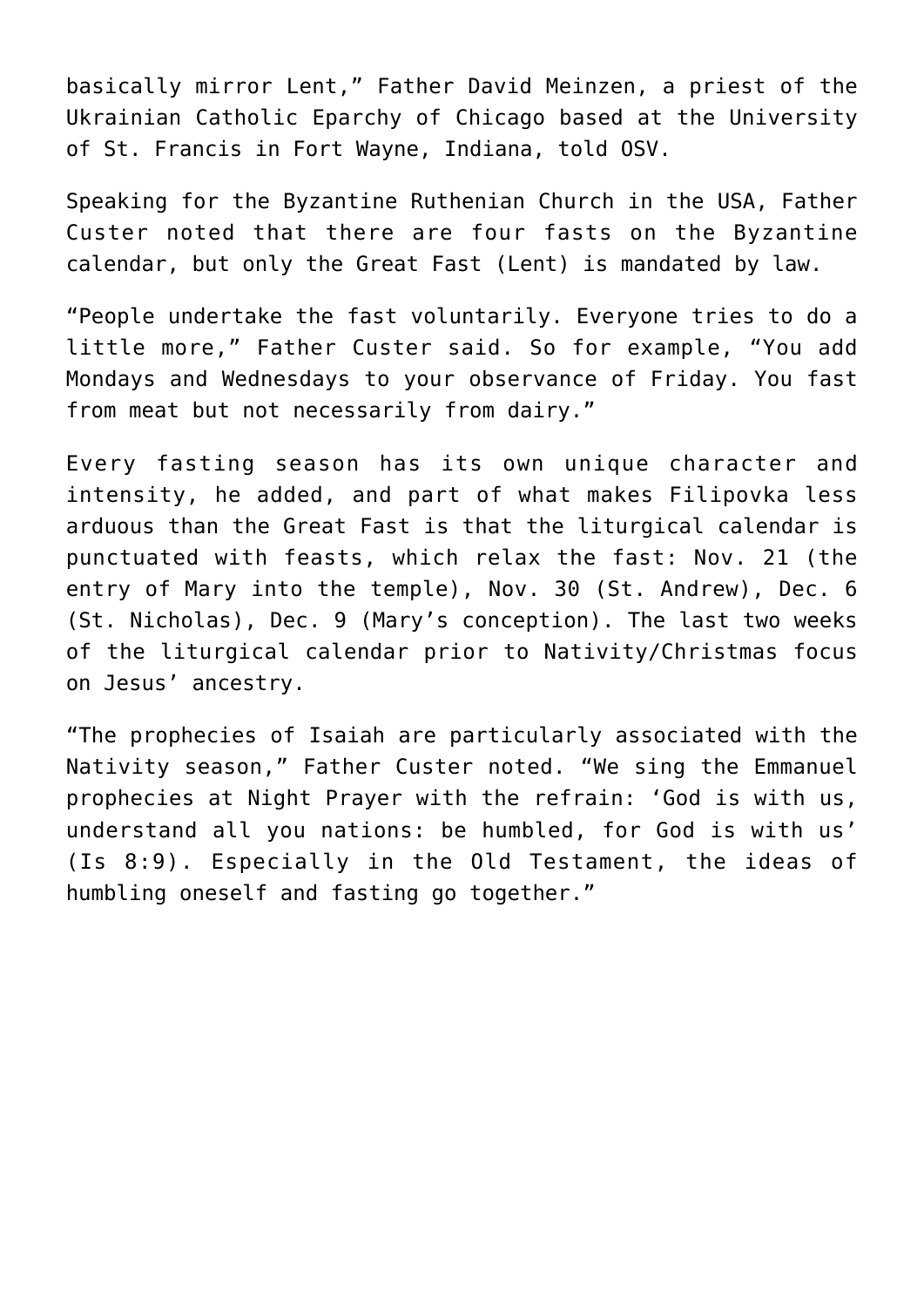

Father John Custer blesses the Passaic River in New Jersey for the Feast of Theophany (Jan. 6), which celebrates the baptism of Jesus. It's tradition for Byzantine Catholic priests to bless the nearest body of water as part of this feast, which is an older and more significant celebration than the Feast of the Nativity (Christmas) in the Byzantine rite. Courtesy photo

## **Christmas traditions**

For Father Meinzen, tracing the development of Advent between the West and the East reinforces an appreciation of how the Tradition of the Church moved and developed in the first millennium of Christianity's existence.

"We have to understand. That wasn't uniformity. There was a great deal of variety," he said. It's a variety that his work as a bi-ritual (celebrating worship in both the Latin and Greek rites) priest on a Franciscan campus allows him to experience.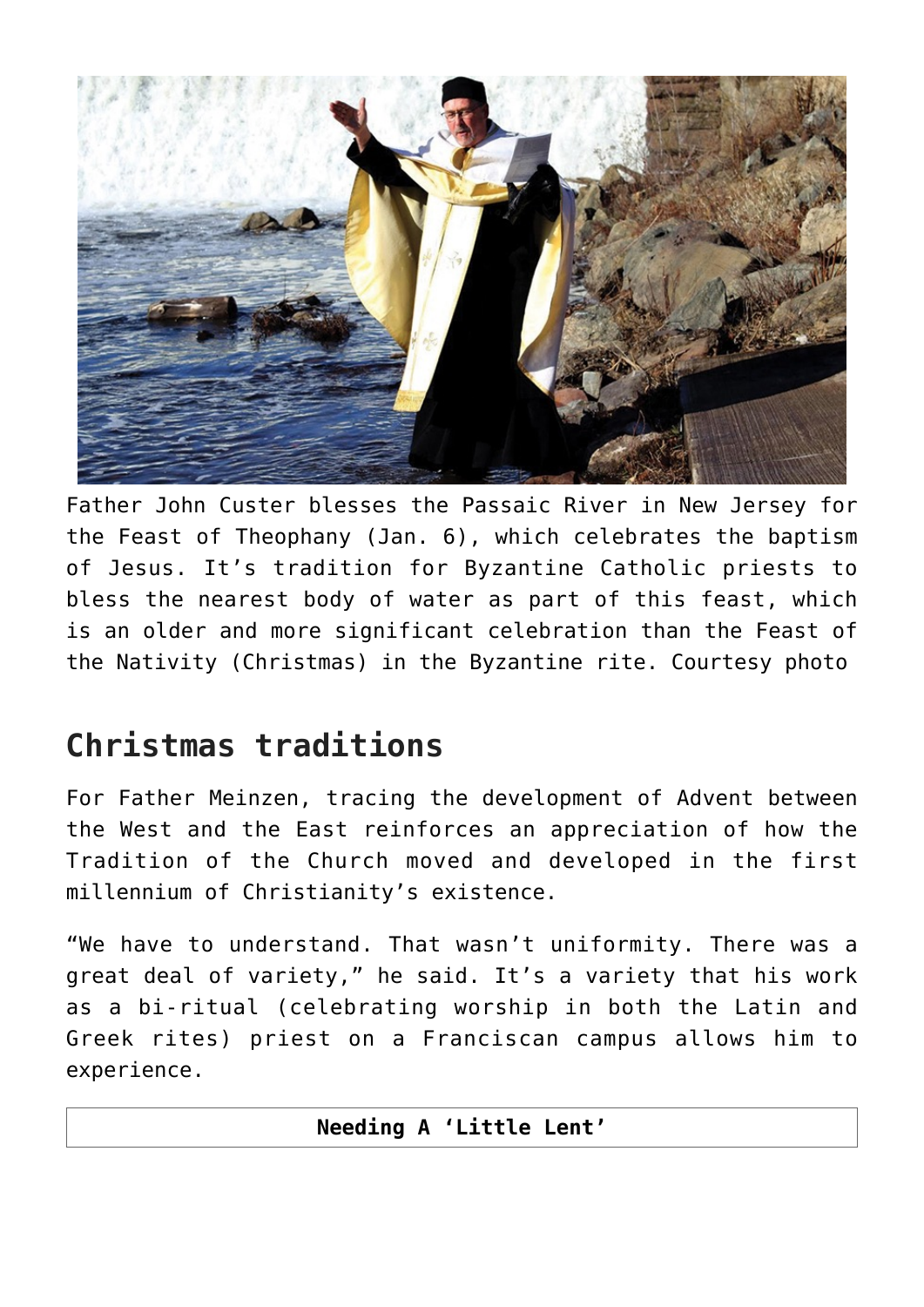Both Father Meinzen and Father Custer see the fasting elements of the season as helpful in a U.S. context, where the unabashed consumerism of the pre-Christmas shopping season runs rampant at this time. "There is no actual celebration of what it means," Father Meinzen said. Father Custer noted, "People have adopted that culture of early celebration: The stores are already decorated so we decorate our homes early too. We're not good at delayed gratification. Secular Christmas parties typically happen before Christmas." He does, however, see the charitable aspects of the secular Christmas season — such as drives to collect food, clothing and toys — as fitting perfectly with Filipovka.

"Fasting and charity always go together in our tradition," he said. "If I simplify my diet, I have money and time to spare for others."

"I see a greater richness in both of them because of the other," he said. "The greatest benefit I've received is … to share the full range of patristic reflection on the Incarnation, East and West, and be able to highlight the unity that is there that oftentimes gets missed."

He noted that the six weeks of fasting before Christmas can even be found in the West, where Franciscans still observe a St. Martin's Fast, which begins on Nov. 11. In another crossover of traditions, he and his family keep an Advent wreath in their home, but with six candles.

Advent is more developed in the West in part because the East didn't adopt the Feast of the Nativity until the late fifth century. For Greek Catholics, the older and more important feast is Theophany on Jan. 6, celebrating the baptism of Jesus and the manifestation of the Holy Trinity.

"That's the celebration that we've been preparing for, that God has become one of us," said Father Meinzen.